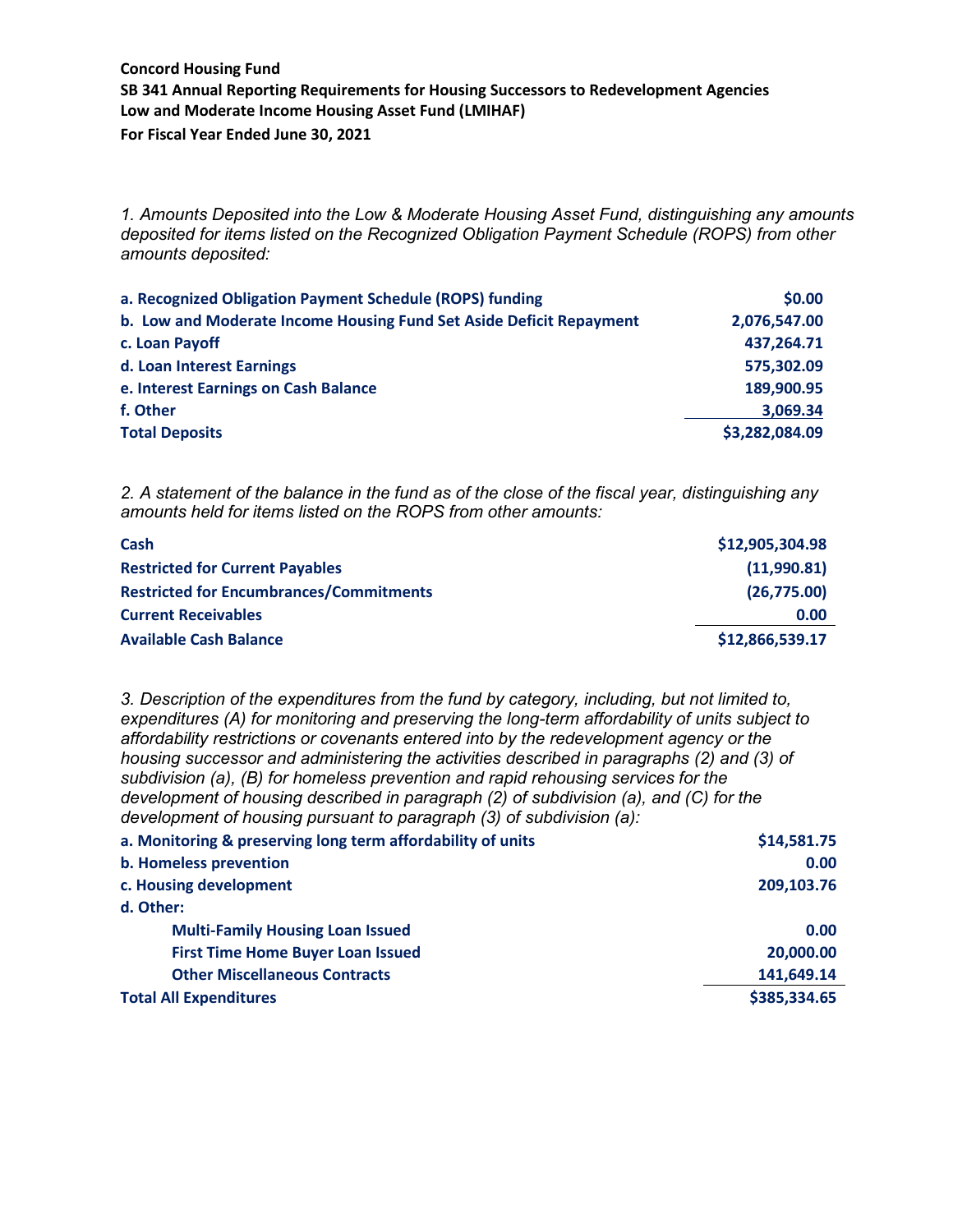*4. As described in paragraph (1) of subdivision (a), the statutory value of real property owned by the housing successor, the value of the loans and grants receivable, and the sum of these two amounts.*

#### **Housing Loans Receivable by a set of the set of the set of the set of the set of the set of the set of the set of the set of the set of the set of the set of the set of the set of the set of the set of the set of the se**

*5. Description of any transfers made pursuant to paragraph (2) of subdivision ( C) in the previous fiscal year and, if still unencumbered, in earlier fiscal years and a description of and status update on any project for which transferred funds have been or will be expended if that project has not yet been placed in service.*

**The City has not entered into an agreement with another housing successor to develop a joint project**

*6. Description of Projects for which Concord Housing Fund receives or is holding property tax revenue pursuant to the ROPS and the status of that project.*

### **Not Applicable - no RPTTF funding being used or held for housing projects**

*7. For interests in real property acquired by the former redevelopment agency prior to February 1, 2012, a status update on compliance with section 33334.16. For interest in real property acquired on or after February 1, 2012, a status update on the project.*

**Not Applicable - no properties purchased using Low & Moderate Income Housing Funds prior to February 1, 2012 or after February 1, 2012**

*8. A description of outstanding obligations pursuant to Section 33413 that remain to transfer to the Housing Successor on February 1, 2012*

**Not Applicable - there are no outstanding obligations pursuant to Section 33413**

- *8a. A description of the Housing Successor's progress in meeting obligations described in 9.* **Not Applicable - there are no outstanding obligations pursuant to Section 33413**
- *8b. A description of the housing successor's plan to meet unmet obligations described in 8a.* **Not Applicable - there are no outstanding obligations pursuant to Section 33413**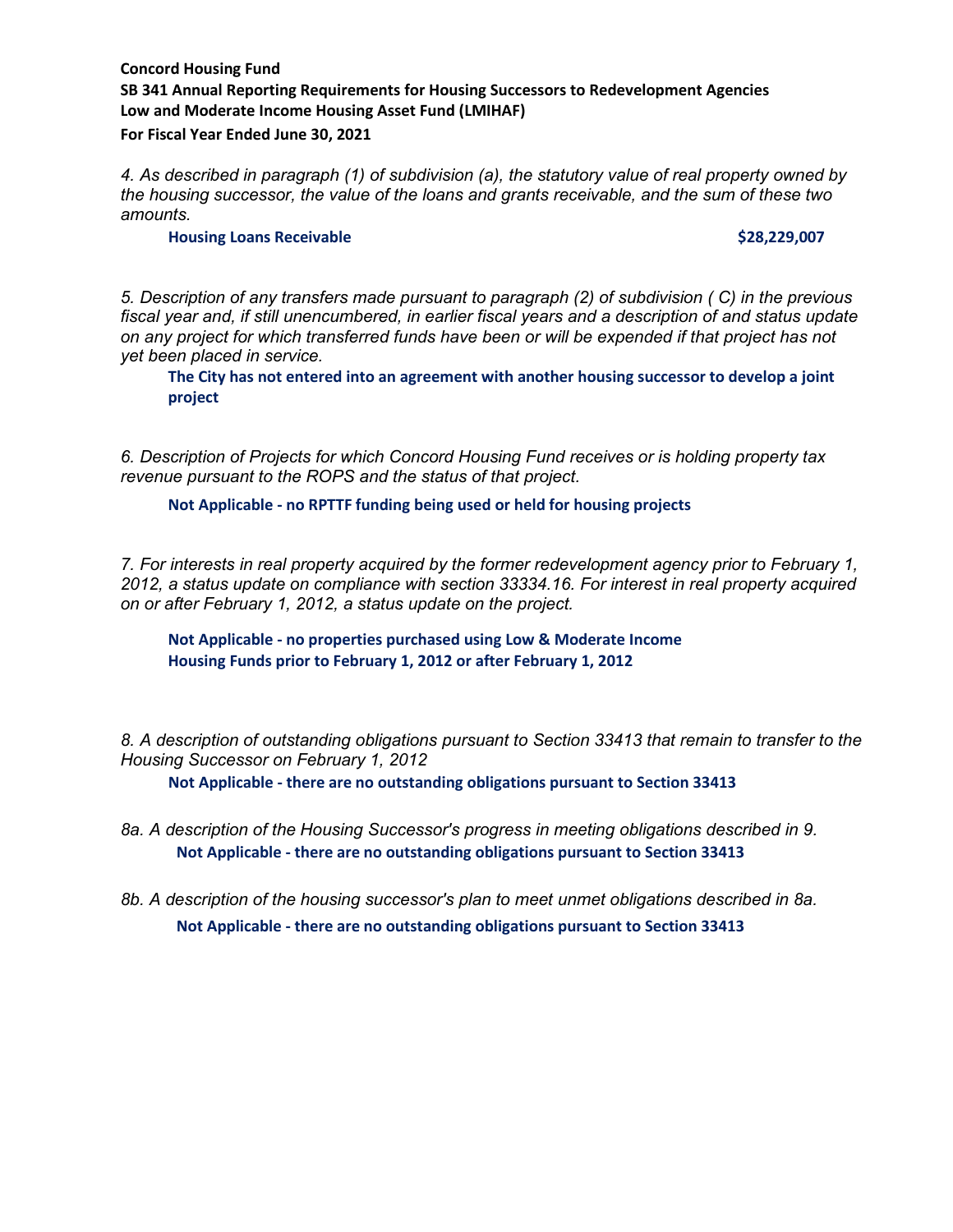*9. Extremely Low Income Housing Test: Information required by subparagraph (B) of paragraph (3) of subdivision (a):*

Section  $34176.1(a)(3)(A) - (C)$  requires that the Housing Successor use all moneys remaining in its LMIHAF, after paying for administrative expenses; homeless prevention and rapid rehousing services (Remaining Funds) for the development of affordable housing. The Housing Successor is required to target the Remaining Funds as follows: (i) at least 30% of the funds must be spent for the development of rental housing affordable to and occupied by extremely low income households earning 30% or less of AMI; (ii) no more than 20% of the funds may be spent for the development of housing affordable to and occupied by households earning between 60% and 80% of the AMI, and (iii) the balance of the funds may be spent for the development of housing affordable to and occupied by households earning 60% or less of the AMI.

| <b>Housing Development Expenditure</b><br>by Income Level Last Five Years |                                             |                                                     |                                         |             |  |
|---------------------------------------------------------------------------|---------------------------------------------|-----------------------------------------------------|-----------------------------------------|-------------|--|
|                                                                           | Low Income<br>Units (80% or<br>less of AMI) | Income Units<br>$(60\% \text{ or less of})$<br>AMI) | Income Units<br>(30% or less of<br>AMI) | Total       |  |
| FY 2016/2017                                                              | \$0                                         | \$0                                                 | \$0                                     | \$0         |  |
| FY 2017/2018                                                              | \$0                                         | \$0                                                 | \$0                                     | \$0         |  |
| FY 2018/2019                                                              | \$0                                         | \$565,565                                           | \$393,020                               | \$958,585   |  |
| FY 2019/2020                                                              | \$0                                         | \$814,504                                           | \$566,011                               | \$1,380,515 |  |
| FY 2020/2021                                                              | \$0                                         | \$123,371                                           | \$85,732                                | \$209,103   |  |
|                                                                           |                                             |                                                     |                                         |             |  |
| <b>Total All Years</b>                                                    | \$0                                         | \$1,503,440                                         | \$1,044,763                             | \$2,548,203 |  |
|                                                                           |                                             |                                                     |                                         |             |  |
| % Spent by Income<br>Level                                                | 0.0%                                        | 59.0%                                               | 41.0%                                   |             |  |
| Compliance Met?                                                           |                                             |                                                     | Yes                                     |             |  |

The following provides the Housing Successor's Extremely-Low Income Test for the five (5) year period of July 1, 2016 through June 30, 2021:

*10. Percentage of units of deed-restricted rental housing restricted to seniors and assisted individually or jointly by the Housing Successor, its former RDA and its host jurisdiction within the last 10 years in relation to the aggregate number of units of deed-restricted rental housing assisted individually or jointly by the housing successor, its former RDA and its host jurisdiction within the same time period:*

| Senior Housing Testing 2016 - 2021 |      |
|------------------------------------|------|
| # of Assisted Senior Rental Units  | None |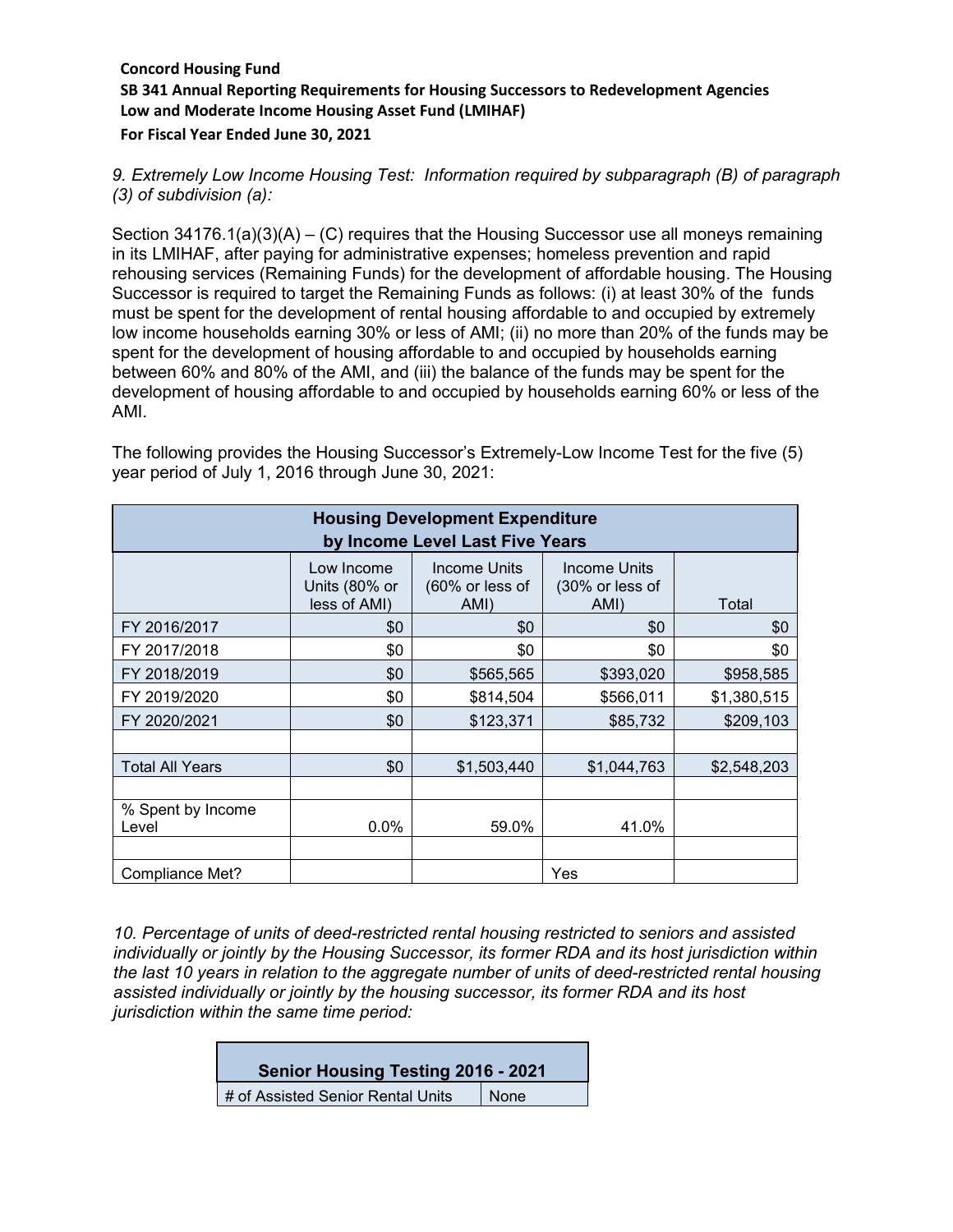*11. An inventory of the homeownership units assisted by the former redevelopment agency or the housing successor that are subject to covenants or restrictions or to adopted program that protects the former redevelopment agency's investment of moneys from the Low and Moderate Income Housing Fund pursuant to subdivision (f) of section 33334.3. This inventory shall include:*

*a. The number of those units.* 

**There are 126 homeowners who have a loan with the Former Redevelopment Agency/ Housing Successor**

*b. In the first report pursuant to this subdivision, the number of units lost to the portfolio after February 1, 2012 and the reason or reasons for those losses. For all subsequent reports, the number of the units lost to the portfolio in the last fiscal year and the reason for those losses.*  **Records show 12 single family loans lost to the portfolio after February 1, 2012. The main reason stems from Foreclosures and short sales.**

**No loans lost to the portfolio during FY2021.**

*c. Any funds returned to the housing successor as part of an adopted program that protects the former redevelopment agency's investment of moneys from the Low and Moderate Income Housing Fund.* 

**During fiscal year 2020/2021, the Housing Successor received installment payments on (8) eight loans. The installment payments (principal and interest) totaled \$274,331. The Housing Successor also had (5) five loans paid in full during the fiscal year. The loan pay off amounts (principal and interest) was \$273,616**

*d. Whether the housing successor has contracted with any outside entity for the management of the units and, if so, the identity of the entity.*

**The Housing Successor contracts with "Hello Housing" a third party affordable housing service provider to assist staff in servicing the existing homeowner portfolio and processing new loan request from the public. The Housing Successor also uses Evergreen Note Services to process payments from homeowners who are paying monthly on their respective loans.** 

### *12. The amount of excess surplus*

Excess Surplus is defined in Section 34176.1(d) as an unencumbered amount in the account that exceeds the greater of one million dollars (\$1,000,000) or the aggregate amount deposited into the account during the Housing Successor's preceding four Fiscal Years, whichever is greater. The LMIHAF does not have an Excess Surplus. The calculation follows: